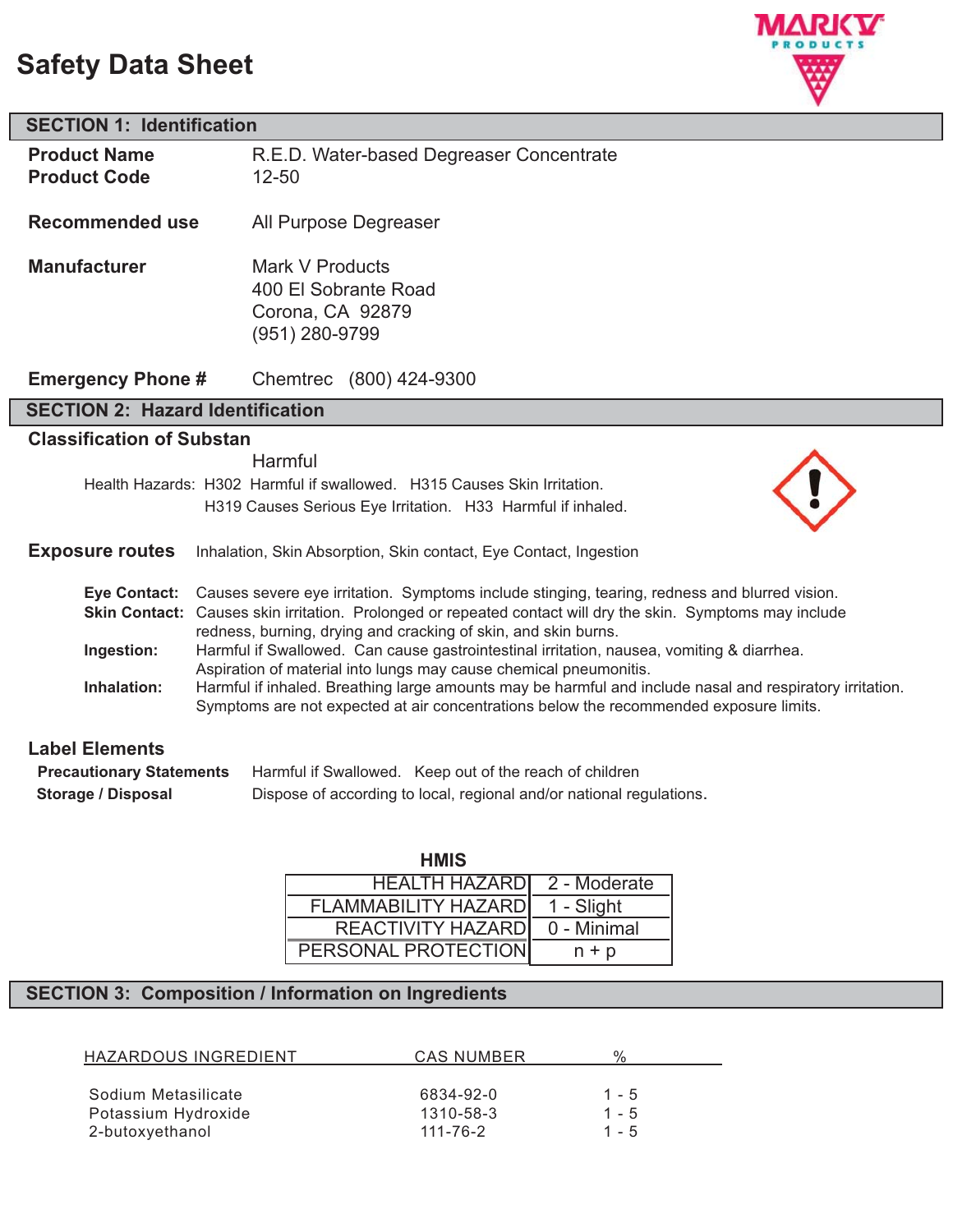## **SECTION 4: First Aid Measures**

### **Description of first aid measures**

| Inhalation | Move Victim to fresh air. Administer oxygen if breathing is difficult. Give Artificial respiration if |
|------------|-------------------------------------------------------------------------------------------------------|
|            | victim is not breathing.                                                                              |
| Skin       | Wash with soap and water. Remove contaminated clothing and wash before re-use.                        |
| Eye        | Remove contact lenses if present. Rinse with water for 15 minutes. Hold eyelids apart to ensure       |
|            | flushing. Get medical attention.                                                                      |
| Ingestion  | Do not Induce vomiting. If conscious, give two glasses of milk or water. Get immediate medical        |
|            | attention. If spontaneous vomiting occurs, keep airway clear.                                         |
|            | Most important systems and effects, both acute and delayed                                            |

Product may dry hands with frequent and prolonged use.

### **Indication of any immediate medical attention and special treatment needed**

Note to Physician All treatments should be based on observed signs and symptoms of distress in the patient.

| <b>SECTION 5: Fire Fighting Measures</b>      |                                                                                                                                                               |
|-----------------------------------------------|---------------------------------------------------------------------------------------------------------------------------------------------------------------|
| <b>Extinguishing media</b>                    |                                                                                                                                                               |
| Suitable Extinguishing Media                  | C02, dry chemical, foam, water fog, water spray                                                                                                               |
| <b>Unsuitable Extinguishing</b>               |                                                                                                                                                               |
| Media                                         | None                                                                                                                                                          |
|                                               |                                                                                                                                                               |
|                                               | Special hazards arising from the substance or mixture                                                                                                         |
| Unusual Fire and Explosion                    |                                                                                                                                                               |
| Hazards                                       | None                                                                                                                                                          |
| <b>Hazrdous Combusion</b>                     |                                                                                                                                                               |
| Products                                      | Combustion may produce Carbon Monoxide, CO <sub>2</sub> and potentially irritating fumes.                                                                     |
| <b>Advice for firefighters</b>                |                                                                                                                                                               |
|                                               | Wear approved SCBA with full facepiece operated in positive pressure demand mode.                                                                             |
|                                               | Hazardous Polymerization is not expected to occur                                                                                                             |
|                                               | Avoid contact with strong oxidizing agents and strong acids                                                                                                   |
| <b>SECTION 6: Accidental Release Measures</b> |                                                                                                                                                               |
|                                               |                                                                                                                                                               |
| <b>Personal Precautions</b>                   | Personal precautions, protective equipment and emergency procedures<br>For large spills (500 gallons or more) wear appropriate protective equipment including |
|                                               | rubber boots, gloves, goggles and apron.                                                                                                                      |
|                                               |                                                                                                                                                               |
| <b>Emergency Procedures</b>                   | Isolate spill or leak to prevent entering storm drains. Eliminate all sources of ignition such as pilot                                                       |
|                                               | lights, emergency flares, etc.                                                                                                                                |
| <b>Environmental Precautions</b>              |                                                                                                                                                               |
|                                               | Avoid run off to waterways and storm drains.                                                                                                                  |
|                                               | Methods and materials for containment and clean up                                                                                                            |
| <b>Containment / Clean up</b>                 |                                                                                                                                                               |
| <b>Measures</b>                               | Stop leak if you can do it without risk.<br>Dike ahead of liquid spill to prevent entering storm drains.                                                      |
|                                               | Absorb and transfer to containers                                                                                                                             |
|                                               |                                                                                                                                                               |
| <b>SECTION 7: Handling and Storage</b>        |                                                                                                                                                               |
| <b>Precautions for safe handling</b>          |                                                                                                                                                               |
| <b>Handling</b>                               | Product is slippery. If product is spilled onto floor, clean area to prevent slipping.                                                                        |

### **Conditions for safe storage, including any incompatibilities**

**Storage** Store in a cool, dry place.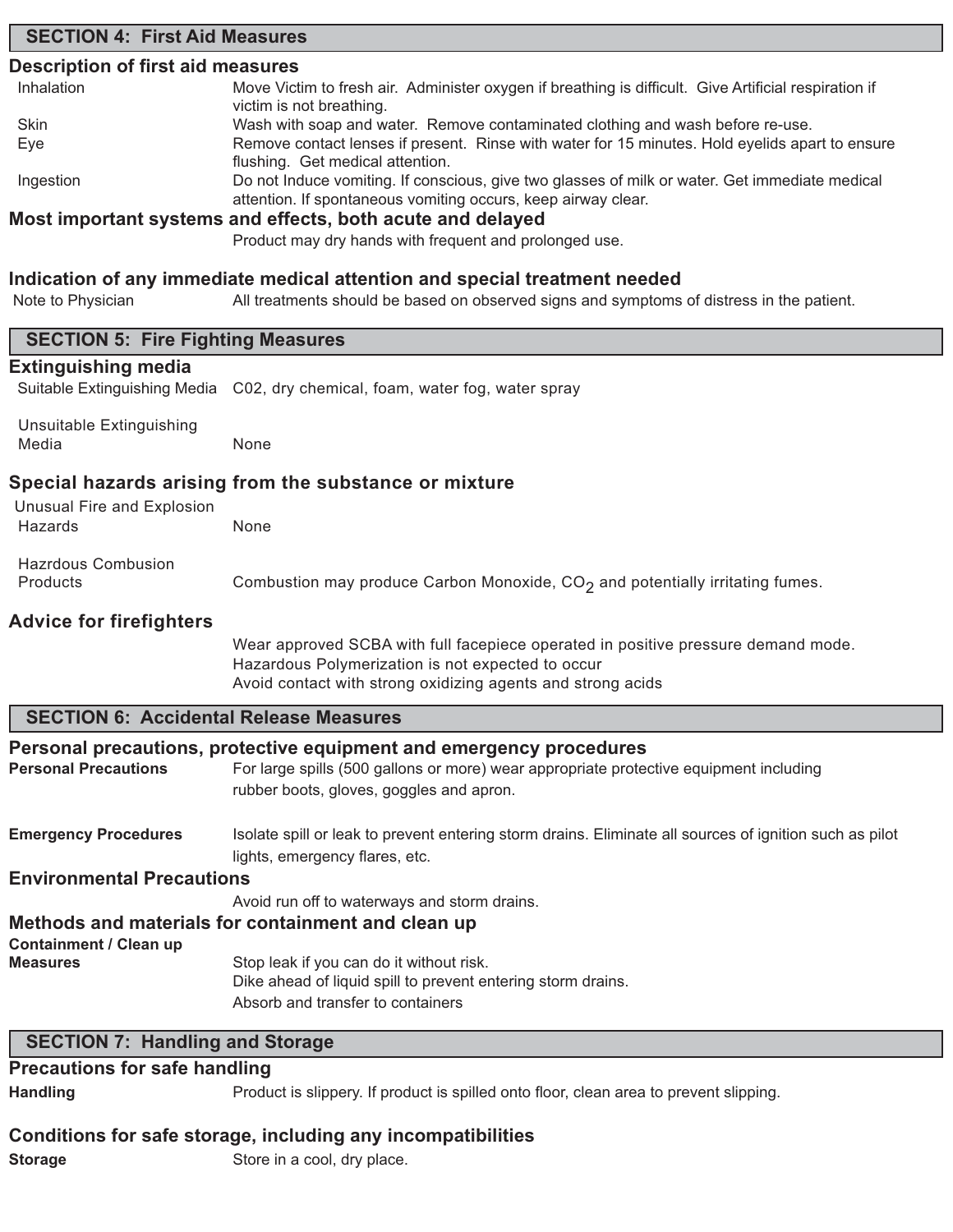# **SECTION 8: Exposure Controls / Personal Protection**

| <b>Exposure Controls</b><br><b>Engineering</b>             |                                                              |
|------------------------------------------------------------|--------------------------------------------------------------|
| <b>Measures / Controls</b>                                 | None needed when used as directed.                           |
| <b>Personal Protective Equipment</b>                       | Safety goggles, nitrile gloves and a plastic or rubber apron |
| <b>General Industrial Hygiene</b><br><b>Considerations</b> | None needed when used as directed                            |

# **SECTION 9: Physical and Chemical Properties**

# **Information on Physical and Chemical Properties**

| <b>Physical Form</b>                                                              | Liquid             | Appearance                                              | Clear red liquid                                |
|-----------------------------------------------------------------------------------|--------------------|---------------------------------------------------------|-------------------------------------------------|
| Color                                                                             | Red                | Odor                                                    | None                                            |
| <b>Taste</b>                                                                      | Data Lacking       | <b>Particulate Type</b>                                 | N/A                                             |
| <b>Particulate Size</b>                                                           | N/A                | <b>Aerosol Type</b>                                     | N/A                                             |
| <b>General Properties</b><br><b>Boiling Pt</b><br>pH<br><b>Water Solubility %</b> | 212 F<br>12<br>100 | <b>Flash Point</b><br><b>SG / Density</b><br><b>VOC</b> | 166 F<br>$1.07 - 1.08$<br>$< 5.0$ grams / Liter |

# **SECTION 10: Stability and Reactivity**

| No dangerous reaction know under conditions of normal use                                                        |  |  |
|------------------------------------------------------------------------------------------------------------------|--|--|
| Stable under normal temperatures and pressures.                                                                  |  |  |
| <b>Possibility of hazardous reactions</b><br>Hazardous polymerization is not expected to occur                   |  |  |
| <b>Conditions to Avoid</b><br>High temperatures, freezing temperatures                                           |  |  |
| <b>Hazardous Decomposition</b><br>Combustion may produce Carbon Monoxide, $CO2$ and potentially irritating fumes |  |  |
|                                                                                                                  |  |  |

# **SECTION 11: Toxicological Information**

| Sodium Metasilicate        | CAS # 6834-92-0                                       | LD50 - Oral:<br>847 mg / kg                                                                                                   |
|----------------------------|-------------------------------------------------------|-------------------------------------------------------------------------------------------------------------------------------|
| <b>Potassium Hydroxide</b> | CAS# 1310-58-3                                        | $500$ mg / kg<br>LD50 - Oral                                                                                                  |
| 2-butoxyethanol            | CAS# 111-76-2<br><b>Skin Absorption</b><br>Inhalation | LD50 - Oral Guinea pig 1,400 mg/kg<br>LD50 - Rat, male 1,746 mg/kg<br>LD50 - Rat 2,270 mg/kg<br>LC50, 7 h, Vapor - Ra 700 ppm |